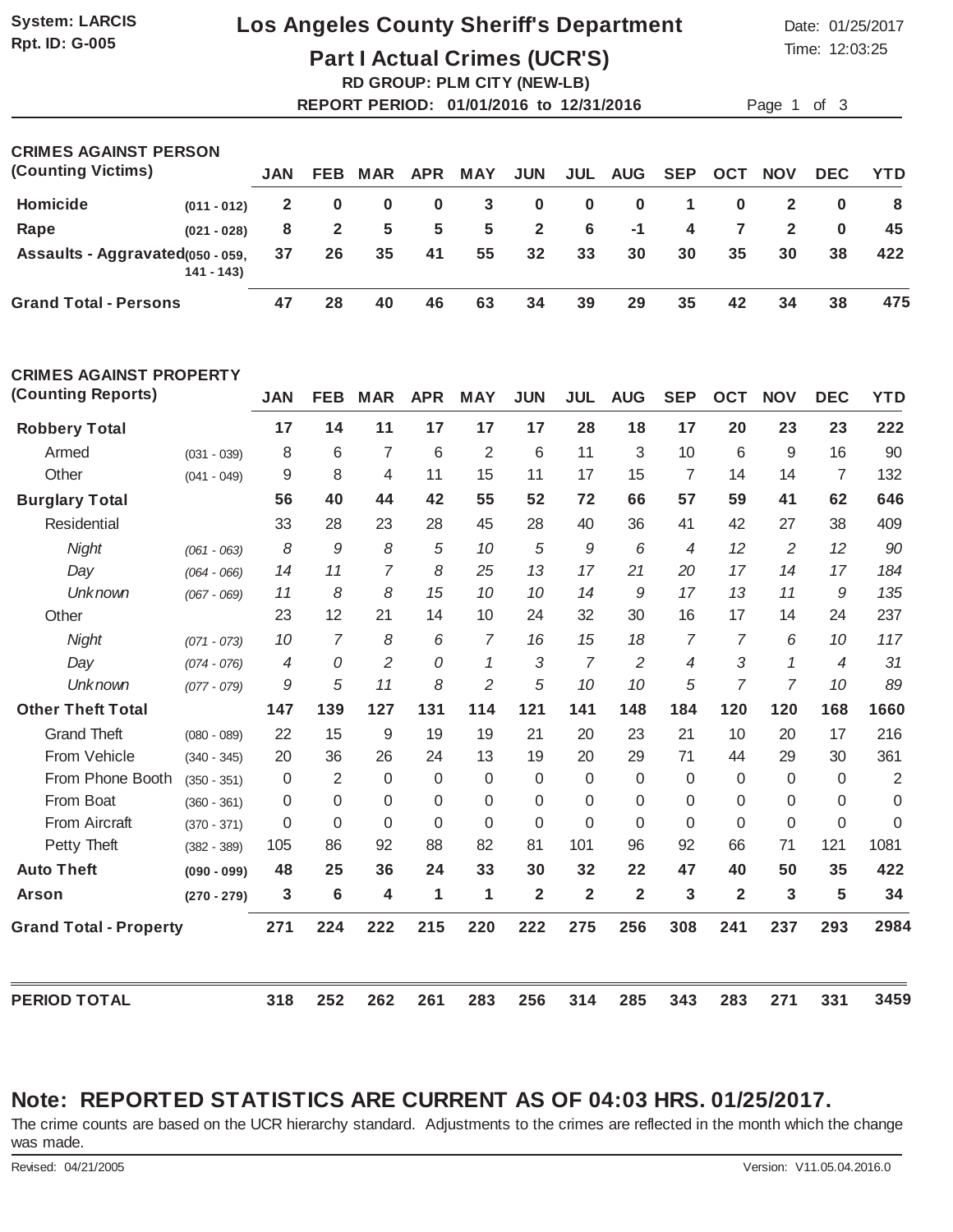**Rpt. ID: G-005**

### **System: LARCIS Los Angeles County Sheriff's Department** Date: 01/25/2017

Time: 12:03:25

**Part I Actual Crimes (UCR'S) RD GROUP: PLM CITY (NEW-LB)**

**REPORT PERIOD: 01/01/2016 to 12/31/2016** Page 2 of 3

| <b>CRIMES AGAINST PERSON</b>      |               |                |         |     |                  |     |                          |           |
|-----------------------------------|---------------|----------------|---------|-----|------------------|-----|--------------------------|-----------|
| (Counting Victims)                |               | <b>Mo Curr</b> | Mo YAgo |     | L3M Curr L3MYAgo |     | <b>YTD Curr YTD YAgo</b> | % Change  |
| Homicide                          | $(011 - 012)$ | 0              | 0       |     |                  | 8   |                          | 14.29%    |
| Rape                              | $(021 - 028)$ | 0              | 5       | 9   | 11               | 45  | 44                       | 2.27%     |
| Assaults - Aggravated (050 - 059, | $141 - 143$   | 38             | 37      | 103 | 104              | 422 | 528                      | $-20.08%$ |
| <b>Grand Total - Persons</b>      |               | 38             | 42      | 114 | 117              | 475 | 579                      | $-17.96%$ |

#### **CRIMES AGAINST PROPERTY**

| (Counting Reports)            |               | <b>Mo Curr</b>           | <b>Mo YAgo</b> | <b>L3M Curr</b> | L3MYAgo  |          | <b>YTD Curr YTD YAgo</b> | % Change  |
|-------------------------------|---------------|--------------------------|----------------|-----------------|----------|----------|--------------------------|-----------|
| <b>Robbery Total</b>          |               | 23                       | 11             | 66              | 65       | 222      | 251                      | $-11.55%$ |
| Armed                         | $(031 - 039)$ | 16                       | 5              | 31              | 33       | 90       | 105                      | $-14.29%$ |
| Other                         | $(041 - 049)$ | $\overline{7}$           | 6              | 35              | 32       | 132      | 146                      | $-9.59%$  |
| <b>Burglary Total</b>         |               | 62                       | 76             | 162             | 211      | 646      | 803                      | $-19.55%$ |
| Residential                   |               | 38                       | 43             | 107             | 147      | 409      | 588                      | $-30.44%$ |
| Night                         | $(061 - 063)$ | 12                       | 9              | 26              | 38       | 90       | 138                      | $-34.78%$ |
| Day                           | $(064 - 066)$ | 17                       | 12             | 48              | 59       | 184      | 240                      | $-23.33%$ |
| <b>Unknown</b>                | $(067 - 069)$ | $\cal{G}$                | 22             | 33              | 50       | 135      | 210                      | $-35.71%$ |
| Other                         |               | 24                       | 33             | 55              | 64       | 237      | 215                      | 10.23%    |
| Night                         | $(071 - 073)$ | 10                       | 21             | 23              | 40       | 117      | 102                      | 14.71%    |
| Day                           | $(074 - 076)$ | $\overline{\mathcal{A}}$ | $\mathcal I$   | 8               | 6        | 31       | 34                       | $-8.82%$  |
| <b>Unknown</b>                | $(077 - 079)$ | 10                       | 11             | 24              | 18       | 89       | 79                       | 12.66%    |
| <b>Other Theft Total</b>      |               | 168                      | 137            | 408             | 378      | 1660     | 1730                     | $-4.05%$  |
| <b>Grand Theft</b>            | $(080 - 089)$ | 17                       | 17             | 47              | 57       | 216      | 260                      | $-16.92%$ |
| From Vehicle                  | $(340 - 345)$ | 30                       | 23             | 103             | 50       | 361      | 238                      | 51.68%    |
| From Phone Booth              | $(350 - 351)$ | $\mathbf 0$              | 0              | 0               | 0        | 2        | 1                        | 100.00%   |
| From Boat                     | $(360 - 361)$ | 0                        | 0              | $\Omega$        | $\Omega$ | $\Omega$ | $\boldsymbol{0}$         |           |
| From Aircraft                 | $(370 - 371)$ | 0                        | 0              | $\Omega$        | $\Omega$ | $\Omega$ | $\overline{0}$           |           |
| Petty Theft                   | $(382 - 389)$ | 121                      | 97             | 258             | 271      | 1081     | 1231                     | $-12.19%$ |
| <b>Auto Theft</b>             | $(090 - 099)$ | 35                       | 47             | 125             | 96       | 422      | 455                      | $-7.25%$  |
| <b>Arson</b>                  | $(270 - 279)$ | 5                        | $-1$           | 10              | 1        | 34       | 22                       | 54.55%    |
| <b>Grand Total - Property</b> |               | 293                      | 270            | 771             | 751      | 2984     | 3261                     | $-8.49%$  |
| <b>PERIOD TOTAL</b>           |               | 331                      | 312            | 885             | 868      | 3459     | 3840                     | $-9.92%$  |

#### **Note: REPORTED STATISTICS ARE CURRENT AS OF 04:03 HRS. 01/25/2017.**

The crime counts are based on the UCR hierarchy standard. Adjustments to the crimes are reflected in the month which the change was made.